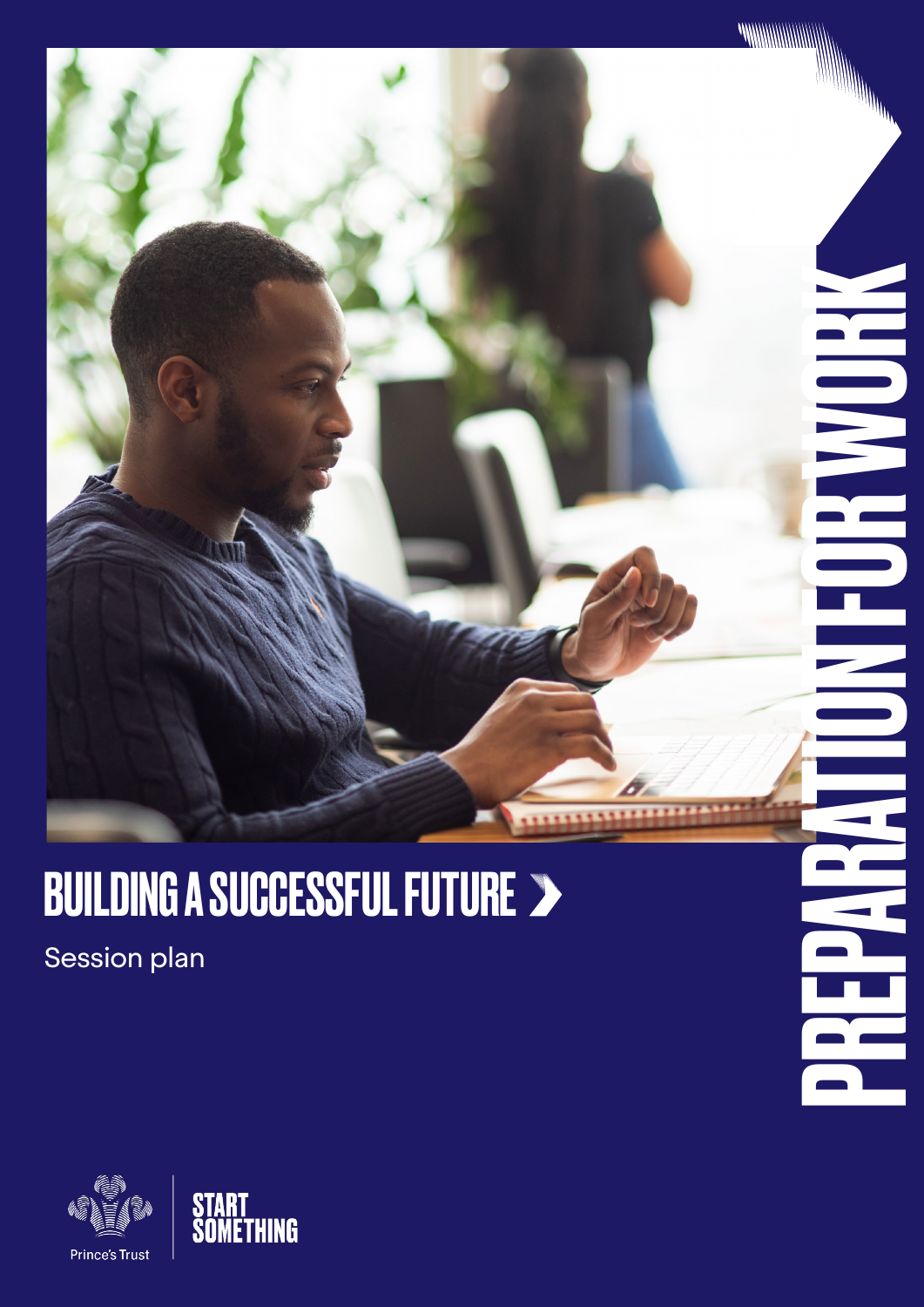# **AT A GLANCE >**

This session will encourage learners to investigate careers that spark their interest and to explore the advantages and disadvantages of these. It will also help them to understand the different tools they can use to search for jobs and training opportunities. Note that the majority of the activities in this session will require access to the internet. If you don't have access to the internet you can still deliver some of the activities and encourage learners to do further research outside of class time.



#### CURRICULUM LINKS

- $\checkmark$  Gatsby Benchmarks 2, 3 and 8 (England)
- $\checkmark$  Career Education Standards 3, 6, 7 (Scotland)



### LLN OPPORTUNITIES

- $\vee$  Practise a variety of reading strategies to find specific information on web pages
- $\checkmark$  Take part in informal group discussions
- $\checkmark$  Spell keys words correctly
- $\checkmark$  Summarise key information and present in a poster



### QUALIFICATION **OPPORTUNITIES**

 $\checkmark$  Career Planning - LO: Be able to recognise suitable jobs or training opportunities

# LEARNING OUTCOMES

- $\vee$  Understand where to find careers advice and guidance
- $\checkmark$  Identify a career(s) that is linked to learners' interests
- $\vee$  Identify the key components to focus on in a job description

# **ACTIVITIES >**

| <b>ACTIVITY</b>                                                     | TIMF          | PAGE      |
|---------------------------------------------------------------------|---------------|-----------|
| Introduction and icebreaker:<br>exploring my passions               | 15-20 minutes | 03        |
| My options                                                          | 30 minutes    | 04        |
| <u>Identifying training and routes</u><br>into their chosen careers | 20 minutes    | 05        |
| <u>Getting advice and researching</u><br>opportunities              | 20 minutes    | <u>08</u> |
| <u>Advantages and disadvantages</u><br>of chosen careers            | 20 minutes    | 10        |
| Career stories                                                      | 20 minutes    | 11        |
| Identifying opportunities                                           | 20 minutes    | 13        |
| <u>My plan of action</u>                                            | 20 minutes    | 14        |



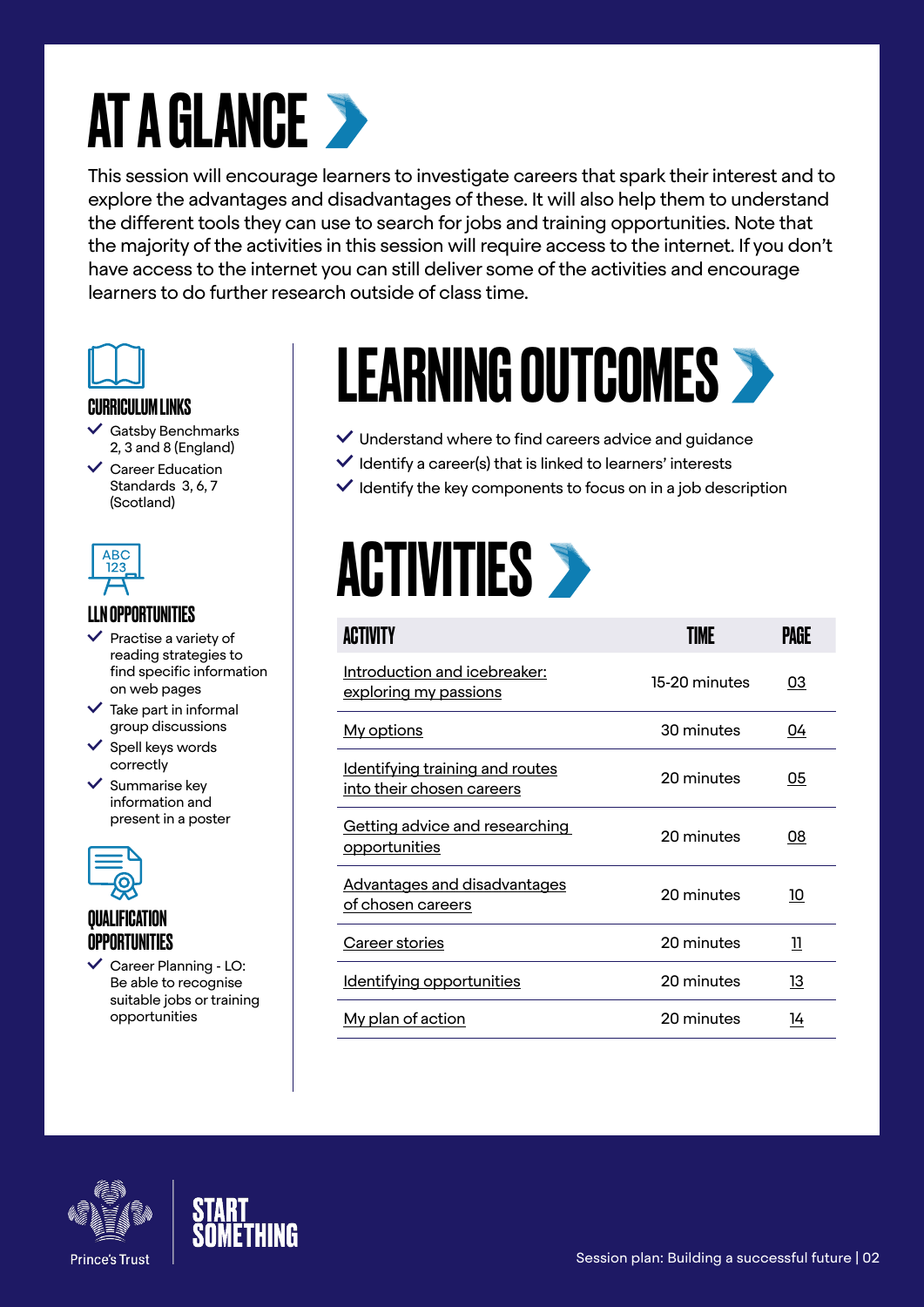# <span id="page-2-0"></span>INTRODUCTION AND ICEBREAKER: EXPLORING MY PASSIONS

This short icebreaker will encourage young people to research people and organisations that are connected to their interests.



#### TIME REQUIRED 15-20 minutes



MATERIALS

 $\vee$  Computers with access to the internet

# **ACTIVITY STEPS >**

- 1. Ask each learner to pick something they are interested in and do some online research to find people or organisations that are connected to this interest. They will need to make a note of any new ideas or aspects of their chosen area that they've learned (e.g. if interested in digital photography, following key photographers who are detailing their technique – such as framing or lighting – in the captions).
- 2. Encourage them to do further research if there's time: How did these people get into their careers? How have they become successful? Learners should collect three ideas for the people they have chosen to research and present their findings to the rest of the group. Do they still want to pursue that career now, based on what they have learned? Do they need to do more research to decide?

### EXTENSION

Explore different, diverse examples of famous entrepreneurs, including inspiring young people that the Prince's Trust has supported to succeed.

In particular, you could look at [the story of Kamil,](https://www.princes-trust.org.uk/about-the-trust/success-stories/kamil-brooklyn) an enterprising young person living in Greater Manchester:

Kamil, 29, from Walkden in Greater Manchester, found it increasingly hard to manage his social anxiety and depression through the pandemic. He was encouraged by the Prince's Trust to take a Health and Social Care course, and since then he has not only been better able to look after his mental health, but to also look to the future. He's now looking into opening a candle business that celebrates Manchester's local culture and helps people find calm in these hectic times.



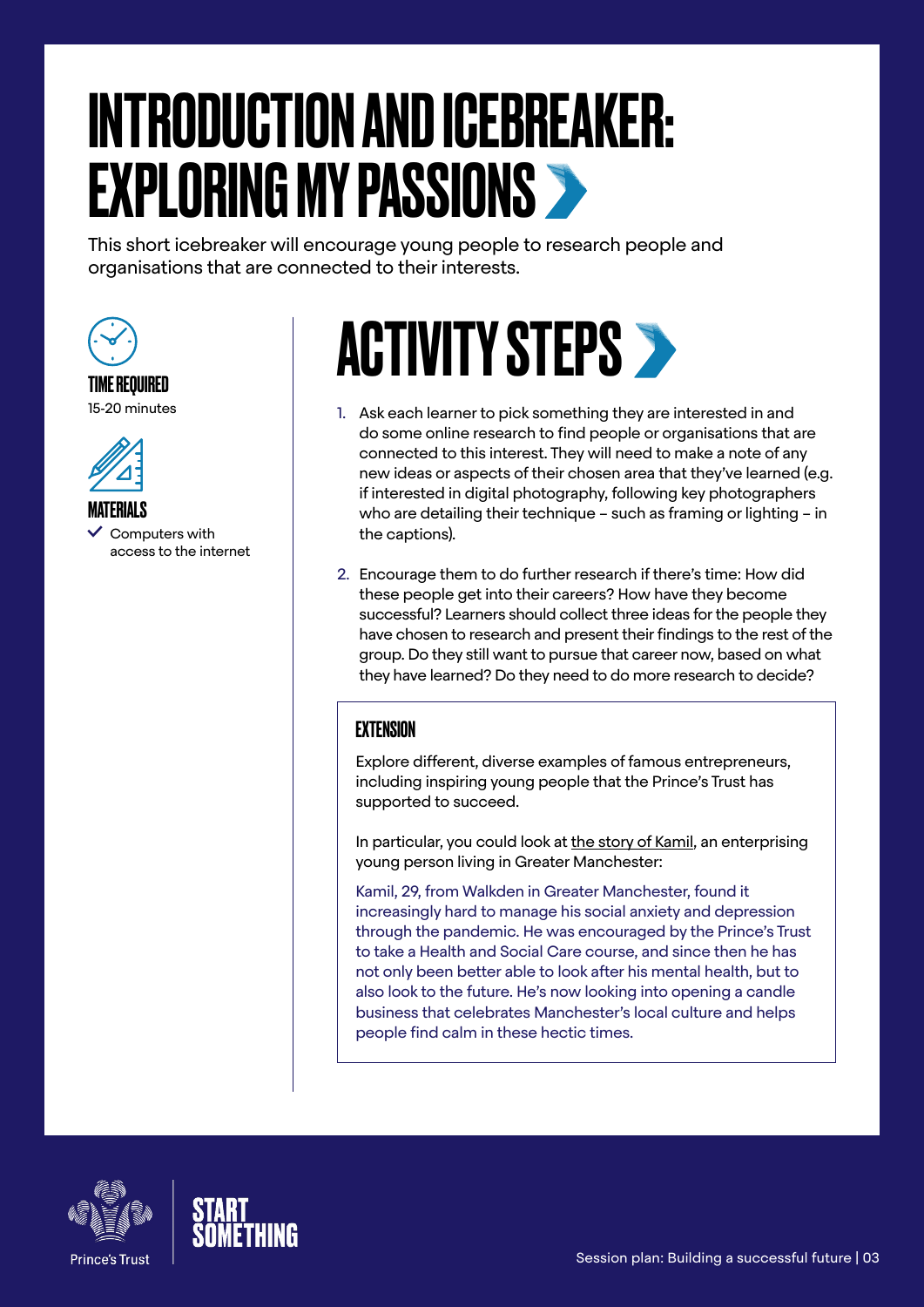# <span id="page-3-0"></span>**MY OPTIONS**

In this first activity, learners are going to identify career options that are relevant to their interests.



#### TIME REQUIRED 30 minutes



### MATFRIAI S

 $\vee$  Computers with access to the internet (Accessing the internet will allow learners to do further research about the options they have chosen. If they don't have access, the activity can still be completed.)



### **WORKSHEET**

 $\checkmark$  Activity 1: Mv options worksheet



### **QUALIFICA** OPPORTUNITIES

 $\checkmark$  Examples of career options relevant to skills and interests

# **ACTIVITY STEPS >**

- 1. Explain to learners that they are going to identify career option(s) that are relevant to the interests that they explored in the first activity.
- 2. Start off by discussing, listing or mind-mapping some of the things the learners are interested in, they can build on what they explored in the first activity. If they need prompting, ask them to think about what they spend their weekends doing, and remind them that any interest may have a career linked to it. For example, if they like cycling, they might want to repair bicycles, work in an outdoor equipment shop or even become an outdoor activities instructor and take others on mountain bike tours!
- 3. Once learners have identified a longer list of their own interests at school or outside school, explain that they will now think about careers that are related to them. To support them in doing this, you might want to pose some of the following questions:
	- Have you ever done any work experience or volunteering that you really enjoyed?
	- Does anyone you know have a job that you think looks interesting?
	- Are there any careers in the wider world that you have thought look interesting, or are curious about (e.g. jobs you hear about on the news, jobs of characters on TV programmes etc.)?
- 4. Ask the learners to identify careers that interest them. They could record this information on the 'My options' worksheet.



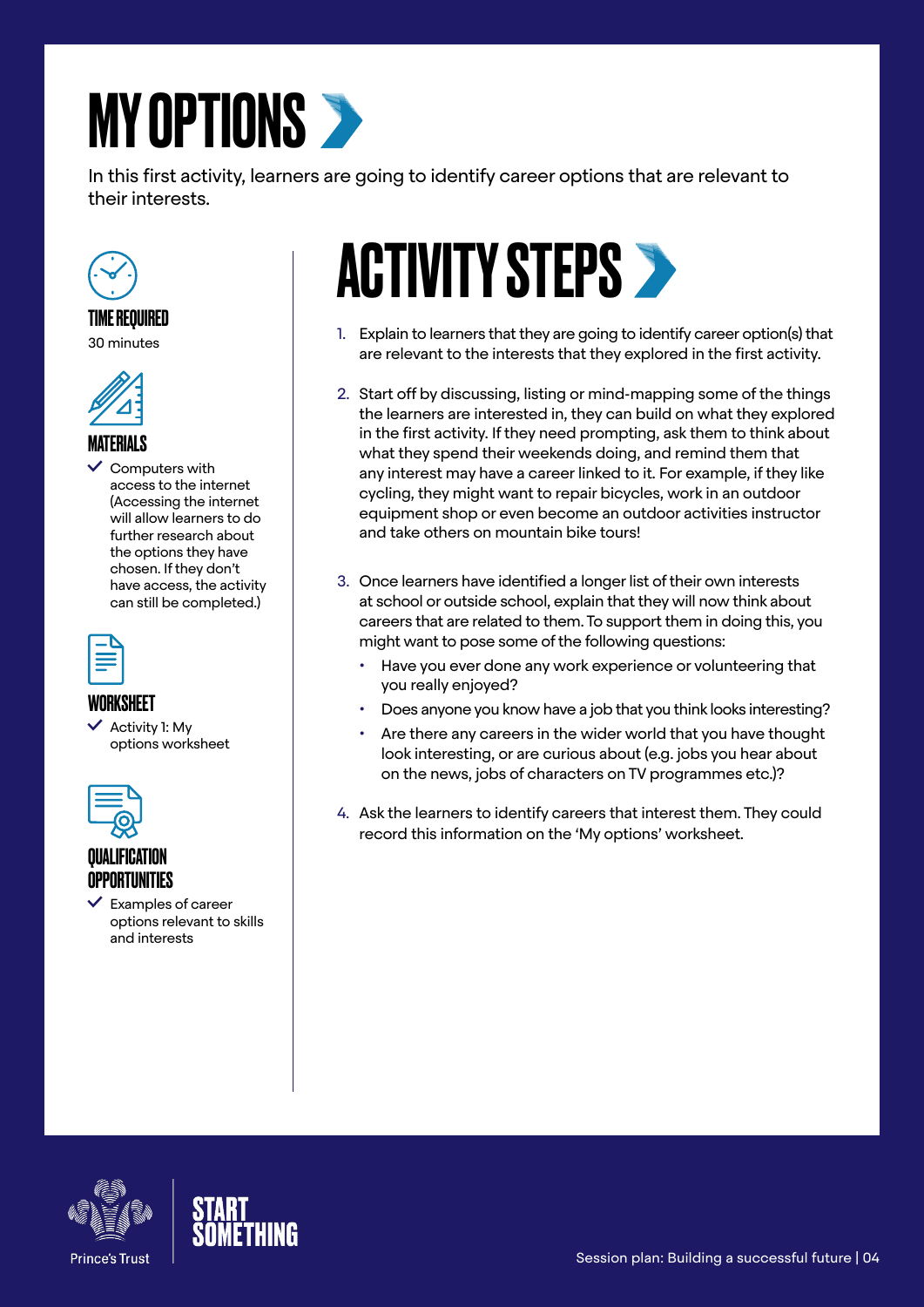# <span id="page-4-0"></span>IDENTIFYING TRAINING AND ROUTES INTO THEIR CHOSEN CAREERS

Help learners understand the training and routes which will lead them towards their chosen career.



#### TIME REQUIRED

20 minutes



### MATERIALS

 $\checkmark$  Computers with access to the internet (Accessing the internet will allow learners to do further research about the options they have chosen. If they don't have access, the activity can still be completed.)



### WORKSHEET

 $\checkmark$  Activity: My options worksheet



### QUALIFICATION **OPPORTUNITIES**

 $\checkmark$  Identify training opportunities /possible steps relevant to career options

# **ACTIVITY STEPS >**

- 1. Now that learners have identified careers that interest them, explain that they are going to look into the training and qualifications that will help them to get into these jobs.
- 2. Explain that there are different kinds of qualifications and training. If you have access to the internet, you may want to start this activity by showing young people websites, films or other sources which provide information on the options they have access to in their local area.

Point the learners in the direction of websites and resources created by your local authority or other initiatives in your local area. For example, for learners in Manchester, [this film](https://gmhigher.ac.uk/resources/choices-post-16-options/) from Greater Manchester Higher is a useful introduction and great way to talk them through the different post-16 options they can choose from.

If you don't have access to the internet, look at the information on the next two pages. The first box is most relevant to England, but has some crossover with Wales and Northern Ireland. The second box is relevant to Scotland.

For more information about qualifications outside of England, you could visit the links below before the session:

- Scotland:<https://www.sqa.org.uk/sqa/93183.html>
- Wales: [https://careerswales.gov.wales/courses-and-training/](https://careerswales.gov.wales/courses-and-training/find-out-about-qualifications#:~:text=For%20an%20A*%20Advanced%20Welsh,entry%20to%20your%20chosen%20course) [find-out-about-qualifications#:~:text=For%20an%20A\\*%20](https://careerswales.gov.wales/courses-and-training/find-out-about-qualifications#:~:text=For%20an%20A*%20Advanced%20Welsh,entry%20to%20your%20chosen%20course) [Advanced%20Welsh,entry%20to%20your%20chosen%20](https://careerswales.gov.wales/courses-and-training/find-out-about-qualifications#:~:text=For%20an%20A*%20Advanced%20Welsh,entry%20to%20your%20chosen%20course) [course](https://careerswales.gov.wales/courses-and-training/find-out-about-qualifications#:~:text=For%20an%20A*%20Advanced%20Welsh,entry%20to%20your%20chosen%20course)
- Northern Ireland: [https://www.nidirect.gov.uk/articles/](https://www.nidirect.gov.uk/articles/qualifications-what-different-levels-mean) [qualifications-what-different-levels-mean](https://www.nidirect.gov.uk/articles/qualifications-what-different-levels-mean)



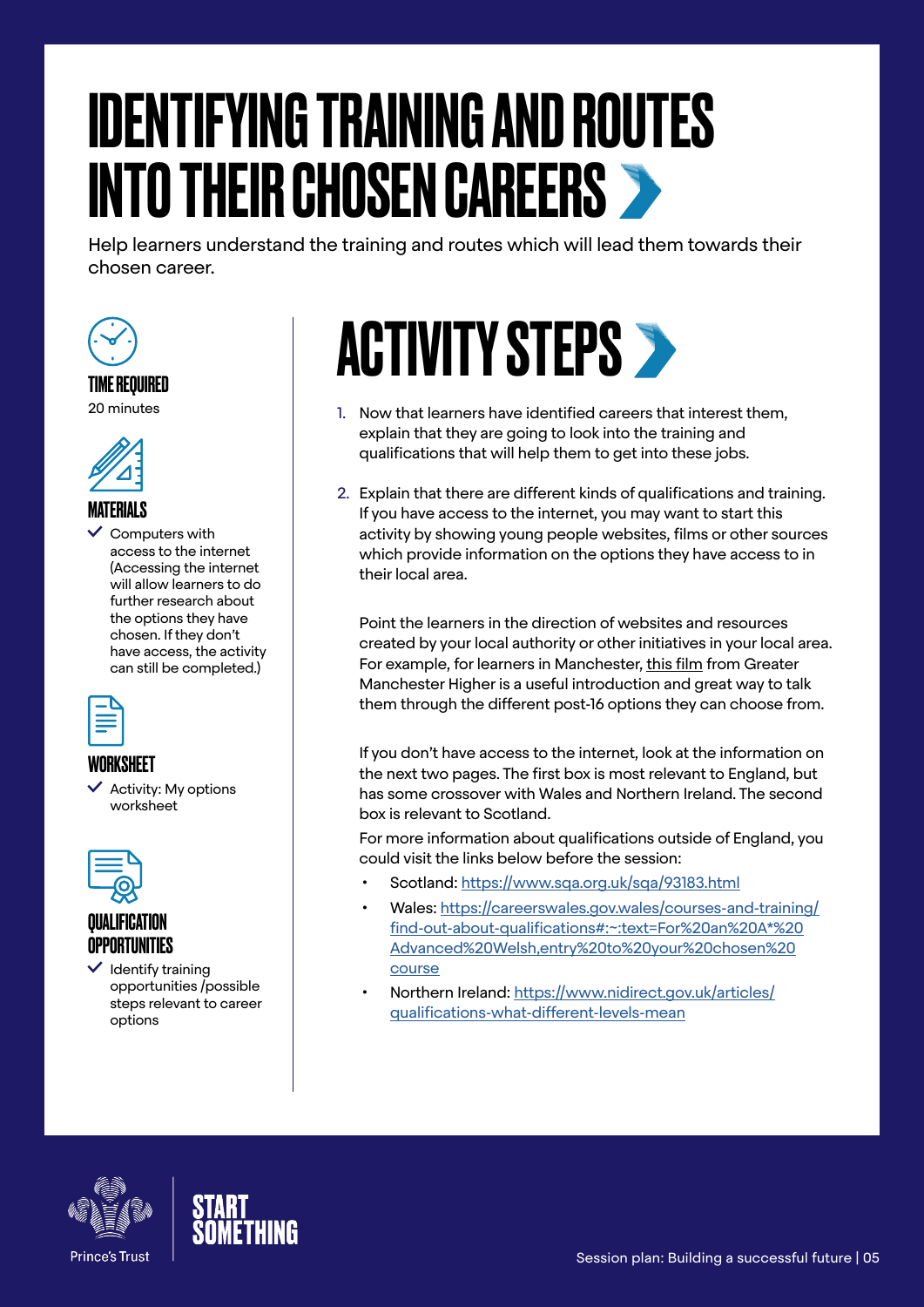If you don't have access to the internet, you can simply take them through the options below.

### T-LEVELS (ENGLAND ONLY)

T is for technical. They're new courses to do after GCSEs, which became available in September 2020. They're at the same level as A-Levels but are much more focused on getting knowledge and skills to work in a particular industry, like digital or finance. They're 80% classroom based and 20% with an employer. Schools and colleges set their own entry requirements, so learners will need to check their website or contact them directly to find out more.

### A-LEVELS

A-Levels are traditional qualifications where learners choose a selection of subjects to study in depth. They're very academic and are assessed with an exam at the end. They are the same level as T-Levels but they will spend 100% of their time on classroom learning. To study A-Levels, learners will need to have done well in their GCSEs. Most schools and colleges will expect them to have gained grades 9-4 (A\*-C in old grades) with a minimum of grade 4 in English Language and Maths.

### BTEC

BTEC stands for the Business and Technology Education Council. They combine practical learning with subject and theory content. BTECs are divided into units, which cover specific areas of knowledge, skills, and understanding of a particular sector or industry. BTEC qualifications are flexible and can be taken alongside (or instead of) GCSEs and A-Levels in schools and colleges. Entry requirements vary depending on the school or college and the particular BTEC course learners are interested in.

#### APPRENTICESHIP (DIFFERS SLIGHTLY IN WALES AND NORTHERN IRELAND)

Apprenticeships are a paid job with an employer, plus structured training with a college or training provider. They're 80% working and 20% studying. Apprenticeships can be completed at any time in life and there are different levels of difficulty depending where people are in their career. Depending on the level of the apprenticeship, entry requirements will include at least five GCSEs grades 9 – 4, including English and maths subjects, and Level 3 qualifications, including A-Levels, NVQs, or a BTEC.

The information below is relevant to Scotland only.

#### HIGHERS OR ADVANCED HIGHERS

Highers are traditional qualifications where learners choose a selection of subjects to study in depth. They're very academic and are assessed with an exam at the end. To study Highers, learners will need to have passed their National 5 qualification in that subject or to do an advanced higher, they will need a higher in the subject. Highers are the equivalent to SCQF level 6 or 7.

#### APPRENTICESHIP

Apprenticeships are a paid job with an employer, plus structured training with a college or training provider. They're 80% working and 20% studying. Apprenticeships can be completed at any time in life and there are different levels of difficulty depending where people are in their career. Depending on the level of the apprenticeship, entry requirements mostly include 5 National 5's including English and maths subjects.



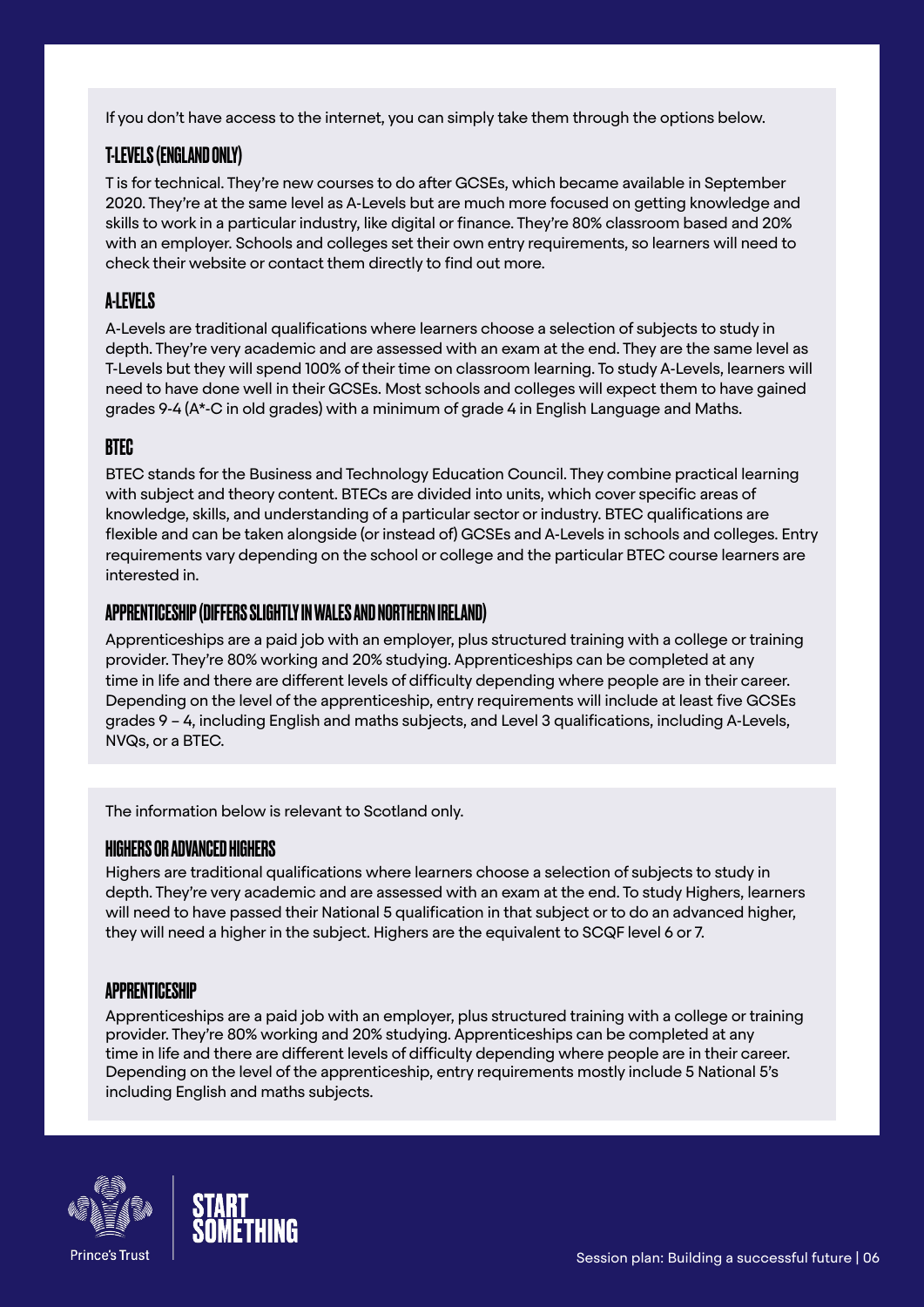The information below is relevant to Scotland only.

#### HNCs and HND

HNCs and HNDs are designed to meet the needs of employers. HNCs and HNDs are developed in partnership with colleges, universities and industry. Achieving an Higher National Certificate (HNC) or a Higher National Diploma (HND) is one of the best ways to achieve a career with prospects. There are HNC and HND courses in a huge range of subjects.

#### WHAT IS A HIGHER NATIONAL QUALIFICATION?

HNC and HND courses provide the practical skills you need to do a job and the theoretical knowledge an employer will expect young people to have. All the courses are made up of Higher National Units.

- HNCs are made up of 96 SCQF credit points and usually take one year to complete
- HNDs are made up of 240 SCQF credit points and usually take two years to complete
- HNCs and HNDs provide a pathway to degrees

Higher National qualifications don't just qualify young people for work. Some HNCs allow direct entry into the second year of a degree programme, and some HNDs allow direct entry to third year.

HNCs and HNDs can also give you the knowledge and understanding required for Scottish Vocational Qualifications (SVQs).

- 3. Split learners into groups and ask them to discuss the following questions:
	- Have they heard about these options before?
	- Did any of these options sound particularly right for them?
	- Do they know someone who has completed any of the different qualifications or training routes? If so, what have they heard from them – how did they find it, did they talk about anything they particularly enjoyed, or challenges they encountered?
	- Would they like to study full time? Or would they rather work and study at the same time?
- 4. Discuss as a group. Do learners know more about the different routes they could take? Do they have further questions about each route? If they have access to the internet, you can encourage them to visit some local websites where they can get further advice or mentoring.



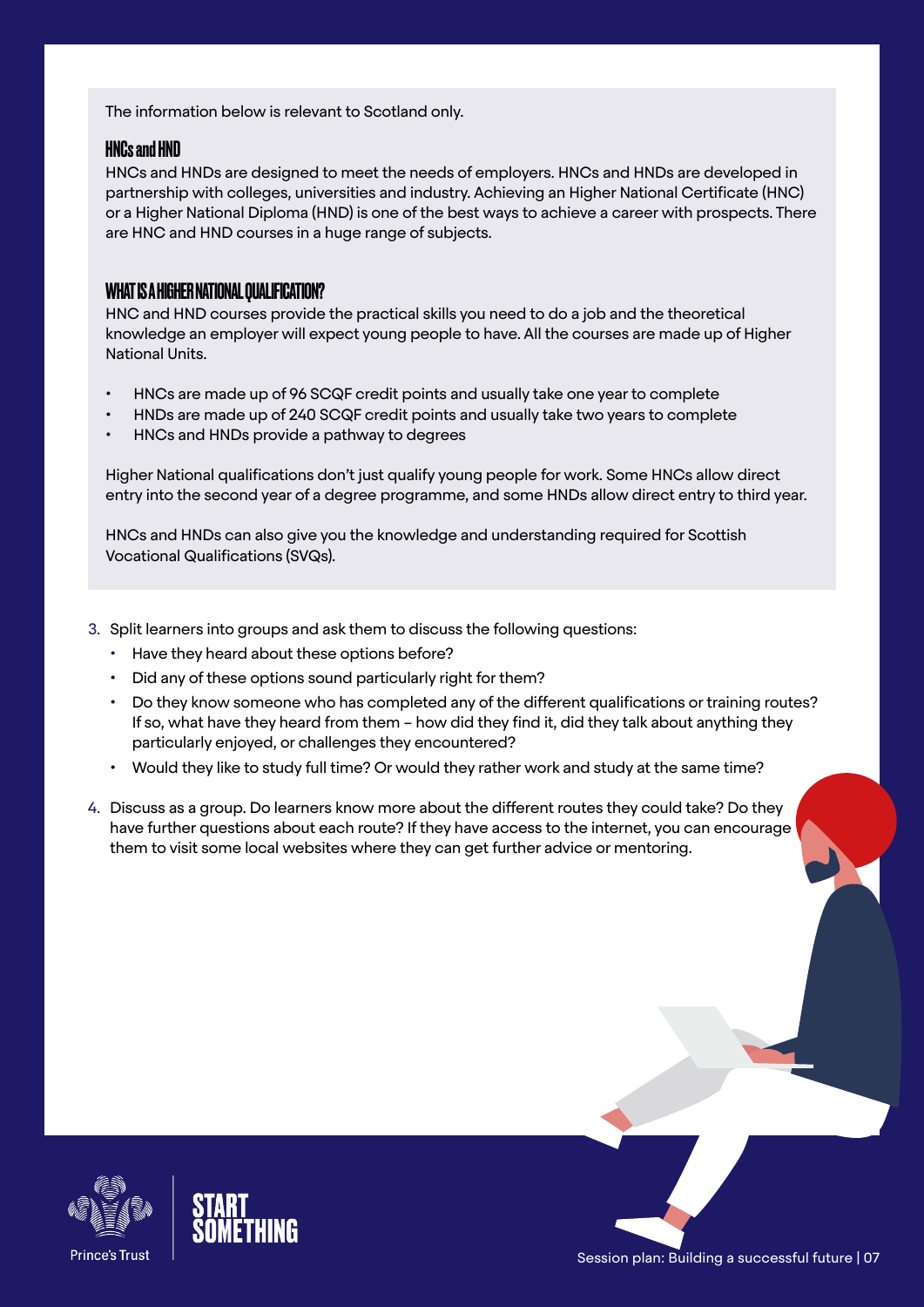# <span id="page-7-0"></span>GETTING ADVICE AND RESEARCHING OPPORTUNITIES

Learners will access useful resources to help them search for jobs and careers guidance.



### TIME REQUIRED

20 minutes



MATERIALS

 $\vee$  Computers with access to the internet



### QUALIFICATION OPPORTUNITIES

- $\checkmark$  Give examples of sources of information about career options
- $\checkmark$  The skills and qualities required for a career option

# **ACTIVITY STEPS >**

- 1. Many learners will not have had experience of searching for jobs or careers guidance. As a group, discuss the different places they might go for careers advice, and where they think they might find jobs. Some of their ideas might be using their local network, such as parents, friends of the family and local businesses. These are great places to start, but explain that it's important to know where else they can look - the more places they look, the more likely they are to find opportunities that are just right for them.
- 2. In groups, or individually, ask learners to use the internet to search for websites offering careers guidance or jobs. Ask them what they have found and share the websites below if they have not come across them.
	- [nationalcareersservice.direct.gov.uk](https://nationalcareersservice.direct.gov.uk)
	- [www.apprenticeships.gov.uk](https://www.apprenticeships.gov.uk/)
	- [www.youthemployment.org.uk/careers-hub/](https://www.youthemployment.org.uk/careers-hub/)
	- [www.princes-trust.org.uk/help-for-young-people/tools](https://www.princes-trust.org.uk/help-for-young-people/tools-resources/finding-job)[resources/finding-job](https://www.princes-trust.org.uk/help-for-young-people/tools-resources/finding-job)
- 3. As well as national websites, encourage learners to look at local websites, emphasising the importance of exploring sectors where there is lots of growth and, therefore, more opportunities to find work in their area.
- 4. In their research, encourage learners to home in on some careers that would particularly appeal to them, thinking about using LMI and other insights about the sector locally to build a profile of the job they would like to do and reflect on why it's right for them. They should note down key information and personal reflections such as:
	- The skills, personal qualities and other attributes that would make them the perfect candidate – do these feel relevant to them in terms of their strengths, interests etc.?



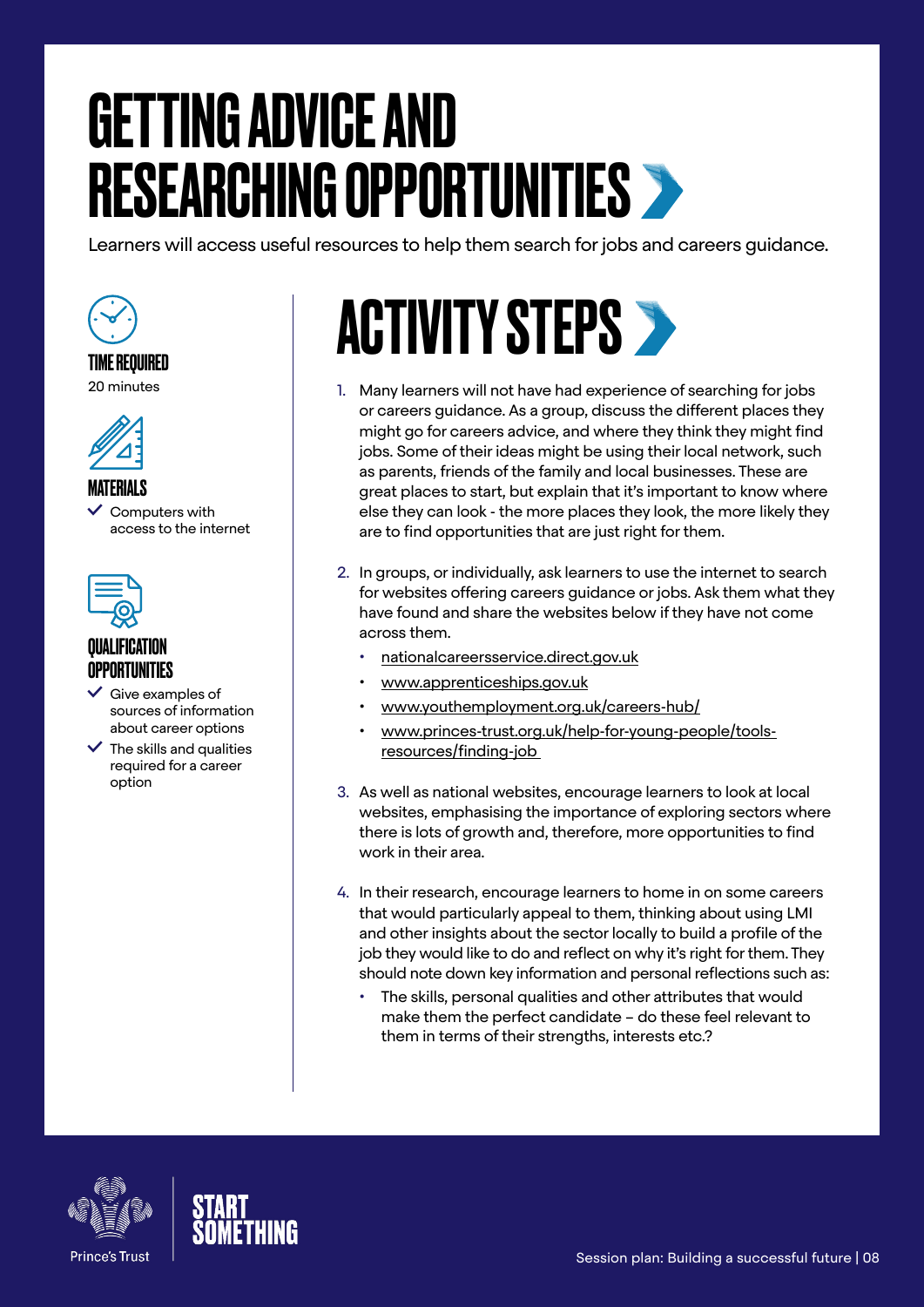- The different pathways they can take into this career (you may want to refer back to the information gathered around different qualifications etc. at the previous step) – which of these are most suited to them, how long will it take them if they choose this route to start working, will they be able to 'earn and learn'? E.g. a big benefit of an apprenticeship is that in most roles, they will be able to earn a wage straight away
- Working environment and workplace culture (e.g. the type of teams they'll work with, focus on independent work vs teamwork, the hours they'll be expected to work) – does this feel like the type of place they'd want to work and how they would like to work? You may even want them to explore their personality type further with widely used assessment tools such as the [Myers Briggs](https://www.16personalities.com/free-personality-test) test
- The responsibilities and demands of the job what challenges might they encounter, what will be the biggest personal challenges for them?
- Salary ranges and further opportunities

The below example profile (which is an example from Greater Manchester has been built using the [GMACS career plan page](https://gmacs.co.uk/career-plan) and is based on a key growth sector and role). You could find similar information about a growth sector/role in your local region as an example to prompt responses if learners are struggling:

## SECTOR: DIGITAL AND CREATIVE

### WHY APPLY FOR A ROLE IN THIS SECTOR:

Greater Manchester has the largest digital and creative sectors outside the south east, with the potential to create internationally significant clusters in broadcasting, content creation and media and cyber security, alongside new sub-sectors like e-commerce where the city-region has the potential to lead industries of the future. Employment is expected to continue increasing over the next 20 years, with over 18,000 more jobs in Greater Manchester.

#### ROLE AND DESCRIPTION:

Digital marketer – promote brands, products and services through social media, websites and apps.

#### SALARY RANGE AND FURTHER OPPORTUNITIES:

£20,000 – 50,000. They could go on to specialise in mobile or video marketing, become a senior digital marketing officer or head of online marketing. They could also work as a freelance digital marketing consultant or move into areas like advertising, sales, e-commerce or public relations.

#### WORK ENVIRONMENT AND CULTURE:

They will work in a office and often independently, though regular teamwork and collaboration e.g. brainstorms, speaking to clients and suppliers, working with colleagues on projects together etc. Work around 37 hours a week.

#### **POSSIBLE ROUTES:**

Business Administrator Advanced Apprenticeship – Land Services team, Manchester – £15,000 salary

5. Whether the learners are looking up jobs or careers advice, ask them to note down anything they might not understand e.g. language, phrases or requirements. Pick two or three of them to share what these are and discuss them in class.



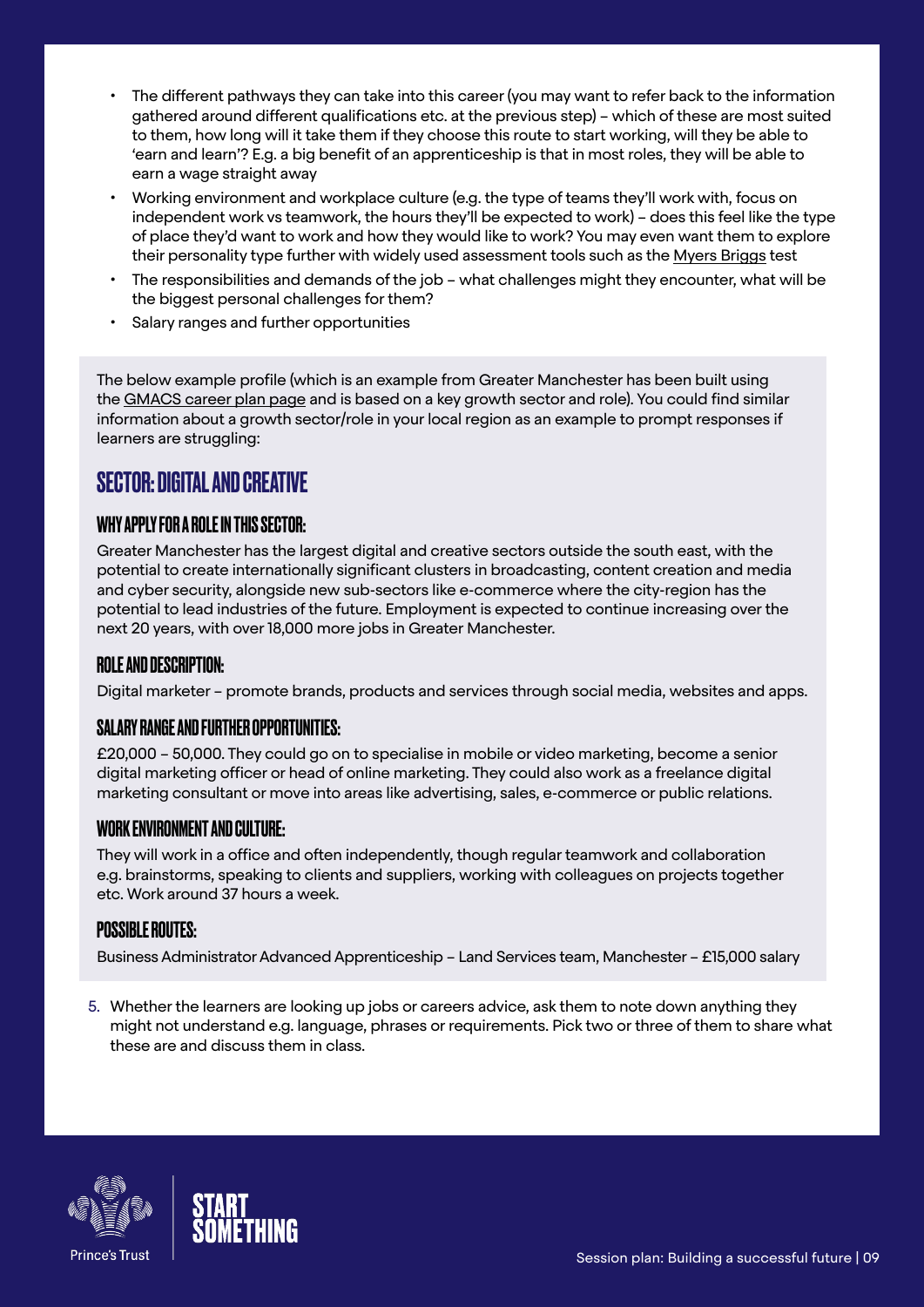# <span id="page-9-0"></span>ADVANTAGES AND DISADVANTAGES OF CHOSEN CAREERS

Learners will understand that each career has advantages and disadvantages. They will be asked to think about what the advantages and disadvantages of their chosen careers might be.



#### TIME REQUIRED 20 minutes



**MATFRIALS** Paper and pens



### WORKSHEET

 $\checkmark$  Activity: My options



### QUALIFICATION **OPPORTUNITIES**

 $\vee$  The advantages and disadvantages of a career option



- 1. Once the learners have a list of careers that might interest them, explain that every job will have its advantages and disadvantages. Ask the group to contribute ideas about why they think it might be important to know what these are before applying for jobs or pursuing a particular career?
- 2. Ask learners to record their answers. This could be an opportunity to look at the importance of work experience in determining what the advantages and disadvantages of roles are and deciding whether a certain career path is right for you.
- 3. Ask the group to describe some advantages and disadvantages of their chosen career. They could do this independently, or you could split them into small groups of people that were interested in similar areas, as long as each young person still completes their own work. Learners can record their answers on the 'My options' worksheet.
- 4. Ask learners to get in touch with someone who does the job they are interested in, through school/your setting, through their own personal networks or through local employers (you may need to support them to approach external organisations). They could interview some of those people to get their perspective on what the advantages and disadvantages of the career are. Tell them to share the person they intend to contact before they do it, for safeguarding reasons.



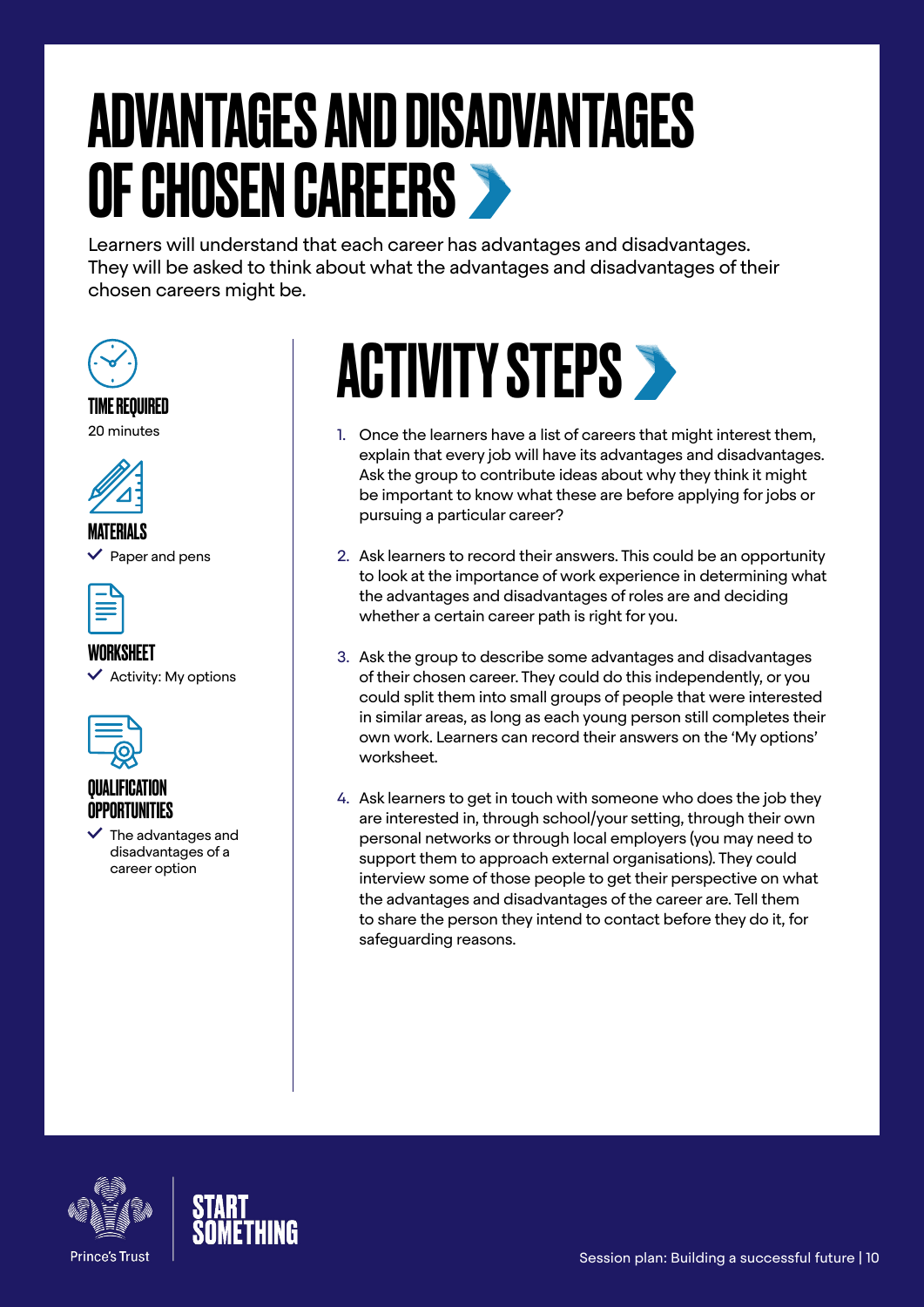# <span id="page-10-0"></span>CAREER STORIES

In this activity, learners will look at careers stories and discuss the routes the protagonists have chosen.





# **ACTIVITY STEPS >**

- 1. Tell the group that you are going to talk about Lucy who is currently an intern in a press office, and Andrew, who is completing an apprenticeship in digital marketing.
- 2. Ask the class to have a think either individually or in pairs, about how they got to where they are now. What initial interests might they have had before deciding to get into journalism or digital marketing? What qualifications might they need? What sorts of things could they do to help them achieve their dream roles? What steps could they take to get there?
- 3. Once a number of them have shared the journey they think Lucy and Andrew have gone on, share with them their story below.

Lucy had always loved creative writing at school and in her group of friends was always the one who enjoyed telling stories the most. But, after the Black Lives Matter protests in 2020, she decided to follow a number of news accounts on Instagram, to keep up with the news and discover what else was happening around the world. As time went on, she realised that she preferred reading the factual stories more than she did reading and writing fictional stories in her English class.

She heard about BTEC and decided to do a journalism BTEC after her GCSEs. She then applied for a summer internship in a press office, where she learned about the job of junior editor. In the meantime, she also started her own blog with news articles she wrote about things happening in her local area. She is now aspiring to the next level and secure a junior role for a news website.

Andrew has always loved media and advertising. He loves seeing what creative brands are doing to promote their products and services. He is also fond of technology, and always knows about the latest trend in the digital sector.



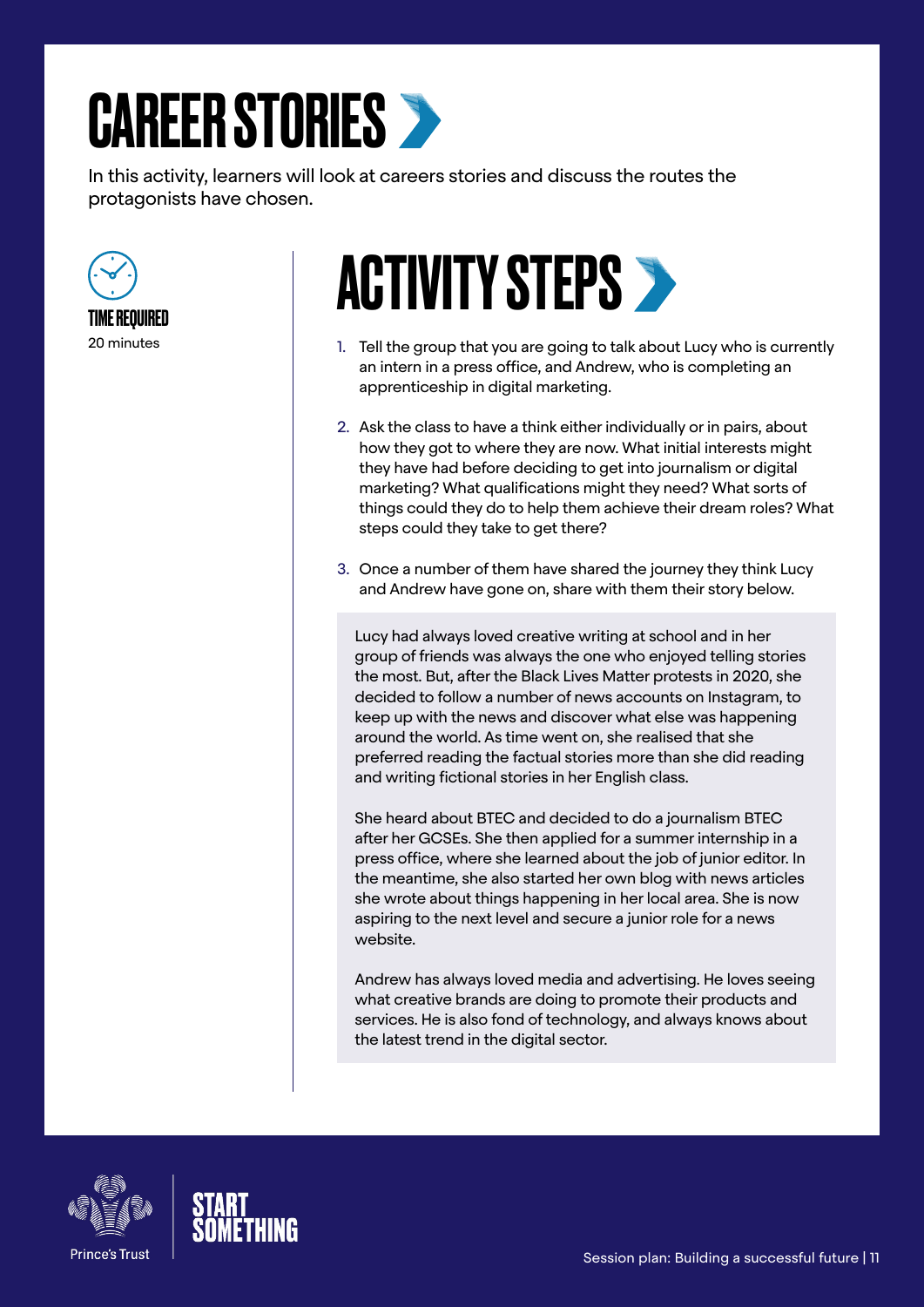After his GSCEs, he chose the apprenticeship route over A-Level since he wanted to start learning in a more practical environment and gain experience while studying. He is completing his apprenticeship in digital marketing, learning how to promote brands, products and services through social media, websites and apps. The next step for him will be to secure a job as a Digital Marketer.

4. Ask the class if they found any of it surprising? Is there anything in Lucy's or Andrew's story that they found especially useful?





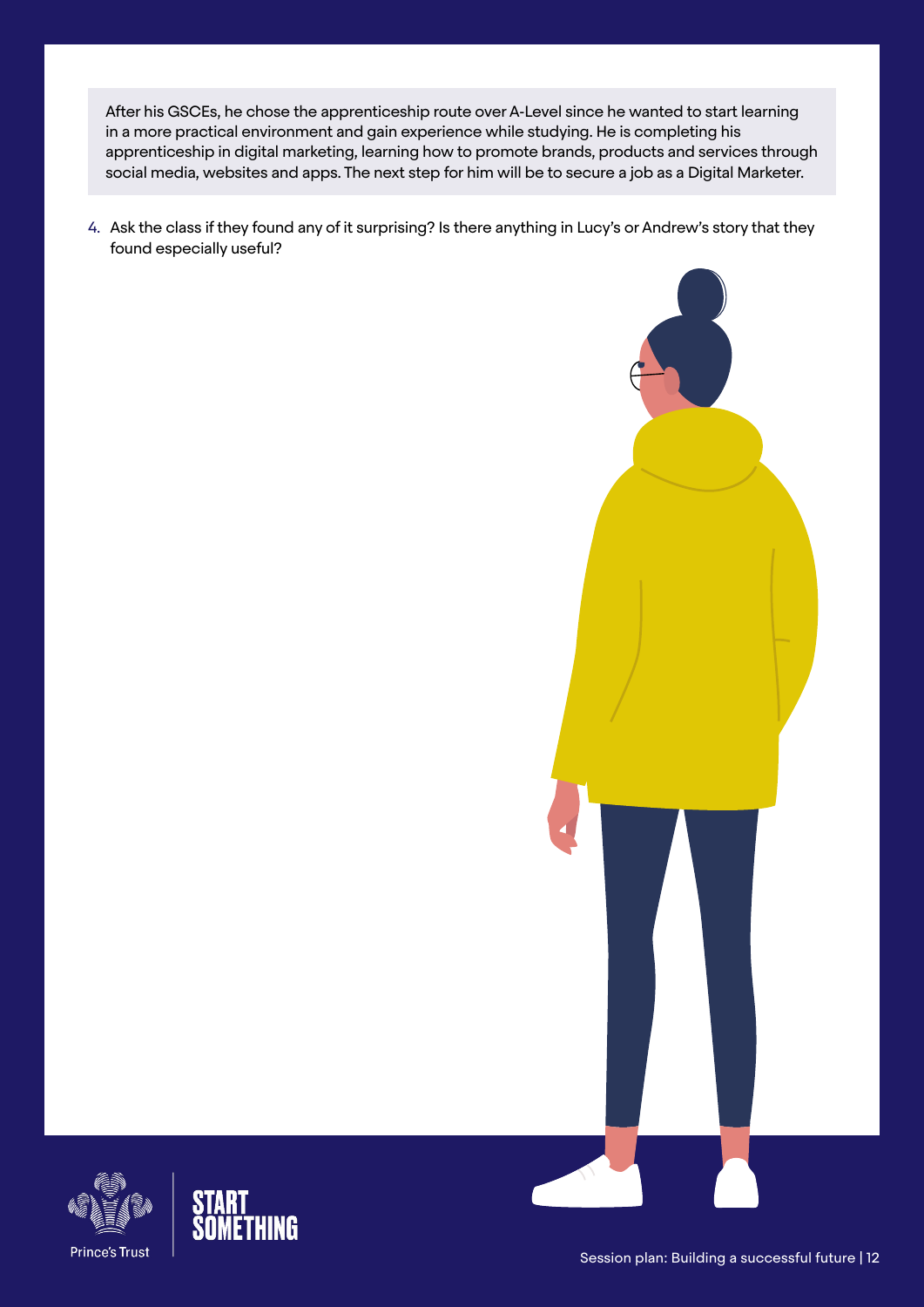# <span id="page-12-0"></span>IDENTIFYING OPPORTUNITIES

This activity will encourage learners to look for job vacancies or training opportunities that are relevant to them. They will be provided with a list of useful websites they can visit to get started.



TIME REQUIRED 20 minutes



#### **MATFRIALS**

 $\vee$  Computers with access to the internet



### QUALIFICATION OPPORTUNITIES

- $\checkmark$  Identify job vacancies, training opportunities, possible steps for a career option
- $\checkmark$  Give examples of sources of information about career options

# **ACTIVITY STEPS >**

- 1. Each young person should now have a chosen career option or a list of a few possible ones. Explain that they are going to start looking for a role. Do any of the learners have experience (their own or someone in their family's) of applying for jobs – do they know how you start to go about it?
- 2. Ask learners to work independently or in pairs to identify either job vacancies or training opportunities that are relevant to them. They can use their digital skills to search for job vacancies online and look at the application process, or to identify training courses that might help them.

For those who want a bit of guidance about where to start, suggest that they look at:

- [nationalcareers.service.gov.uk/find-a-course/searchh](https://nationalcareers.service.gov.uk/find-a-course/searchh)
- [nationalcareersservice.direct.gov.uk/get-a-job/advertised-job](https://nationalcareersservice.direct.gov.uk/get-a-job/)[vacancies](https://nationalcareersservice.direct.gov.uk/get-a-job/) for a list of websites, newspapers and other sources where they can look